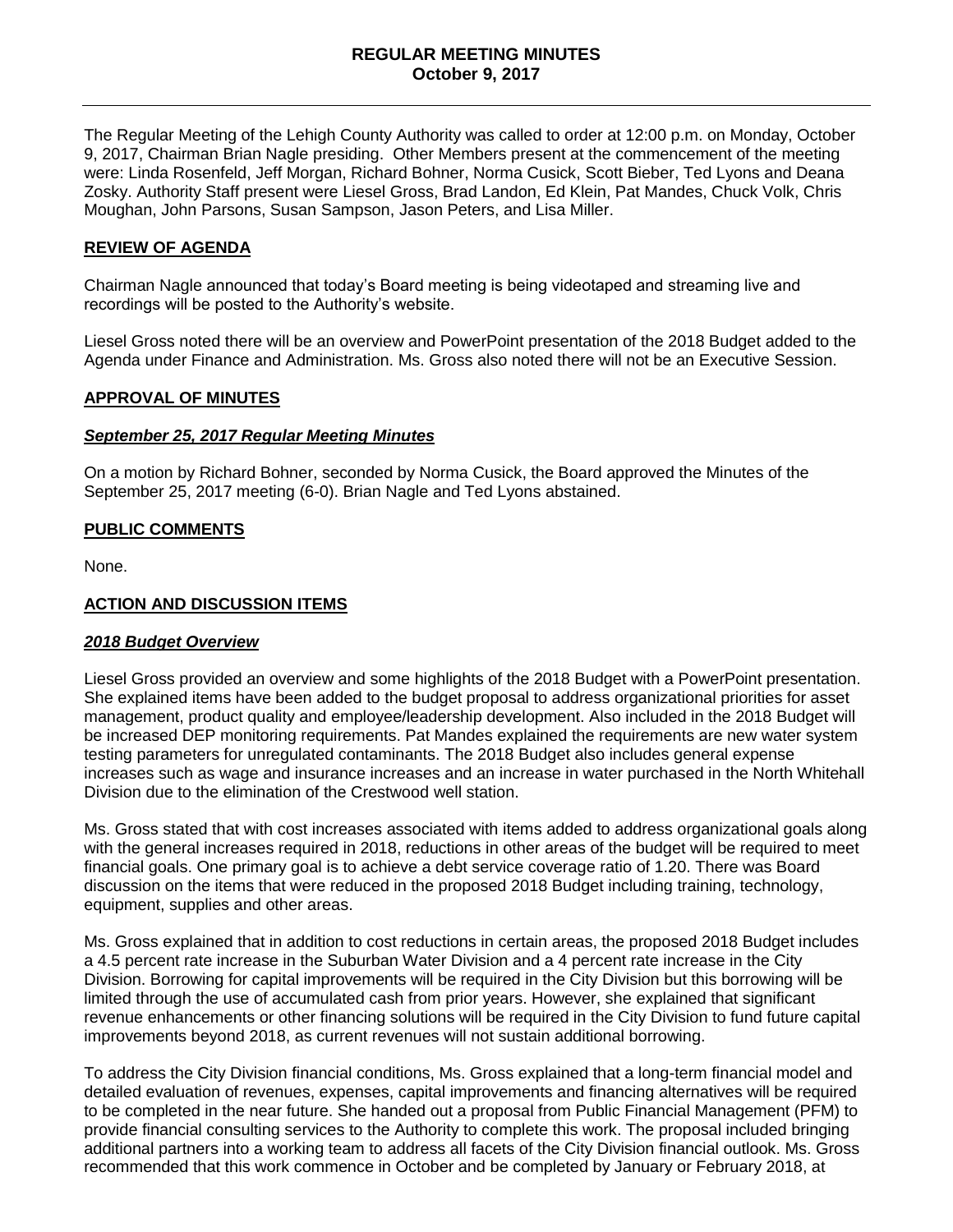which time a revised budget may be presented to incorporate the recommendations generated by this evaluation. Scott Bieber asked if this work would result in a change in the rates in the City Division. Mr. Gross explained that the team would evaluate all options available within the Lease Agreement with Allentown including rates, and would also review financing alternatives for existing lease debt as well as financing for future capital improvements. Deana Zosky noted that this work would be valuable for the entire organization, not just the City Division, but agreed the City Division financial conditions require attention in the near term. She suggested having PFM available at a future Board meeting to present details of their approach to this work. The Board agreed that having PFM available for additional discussion prior to authorizing the project would be appropriate. Ms. Gross said she would arrange for this discussion to be held at the next Board meeting.

Ms. Gross noted that the final draft 2018 Budget will be presented at the October 23, 2017 Board meeting. Also included will be the results of the Suburban Water Rate Study and the 2018-2022 Capital Plan which includes adjustments made to the 2018 Capital Budget as determined via budget process. It also includes significant reductions made previously to the City Division Capital Plan to eliminate maintenance and repairs that were outlined in the annual report by Arcadis.

There was some discussion regarding meeting time changes for the October 23, 2017 meeting and the addition of a meeting on October 30, 2017. The Board agreed to advertise for an additional Board meeting on October 30, 2017 at Noon to be used in the event that additional discussion is required on the 2018 Budget proposal prior to adoption.

### *Suburban Division – Water Main Replacement Program Cycle 4-6*

Jason Peters provided an overview of the project which involved replacing between one and two miles of water main in the Suburban Division per year due to aging infrastructure. Cycle 4-6 of the project includes approval for a total of four miles of water main to be designed and bid through the term of this authorization. The project includes the Pipe Prioritization Assessment Program with a projected five-year plan. The replacement of the mains are critical for providing increased reliability of water service for customers by preventing excessive leakage and disruptive water main breaks.

Mr. Peters explained the Pipe Prioritization Assessment and how projects are chosen as priorities. There was some discussion regarding contingencies.

Chuck Volk is requesting approval of the Capital Project Authorization – Design Phase & Pipe Prioritization Assessment Program Cycles 4-6 in the amount of \$655,000.00 which includes the Professional Services Authorization to Gannett Fleming, Inc. in the amount of \$405,000.00.

On a motion by Linda Rosenfeld, seconded by Jeff Morgan, the Board approved the Capital Project Authorization – Design Phase & Pipe Prioritization Assessment Program Cycles 4-6 in the amount of \$655,000.00 which includes the Professional Services Authorization to Gannett Fleming, Inc. in the amount of \$405,000.00 (8-0).

#### *Allentown Division – Schantz Spring Exposed Main Replacement*

Chuck Volk described the project which involves the replacement of approximately 110 linear feet of 30" water main from Schantz Spring to the Water Filtration Plant (WFP). The gravity fed water main will be replaced on Lehigh County's property at the Cedarbrook nursing home where the culvert supporting the pipeline across a swale from I-78 has been damaged and is sitting in water.

Mr. Volk is requesting approval of the Capital Project Authorization for the Construction Phase in the amount of \$261,040.00 which includes contract award for General Construction to Michels Civil, a Division of Michels Corporation, in the amount of \$205,040.00 and the Professional Services Authorization for Construction Engineering and Management Services Amendment No. 2 to ARRO Consulting, Inc. in the amount of \$7,000.00.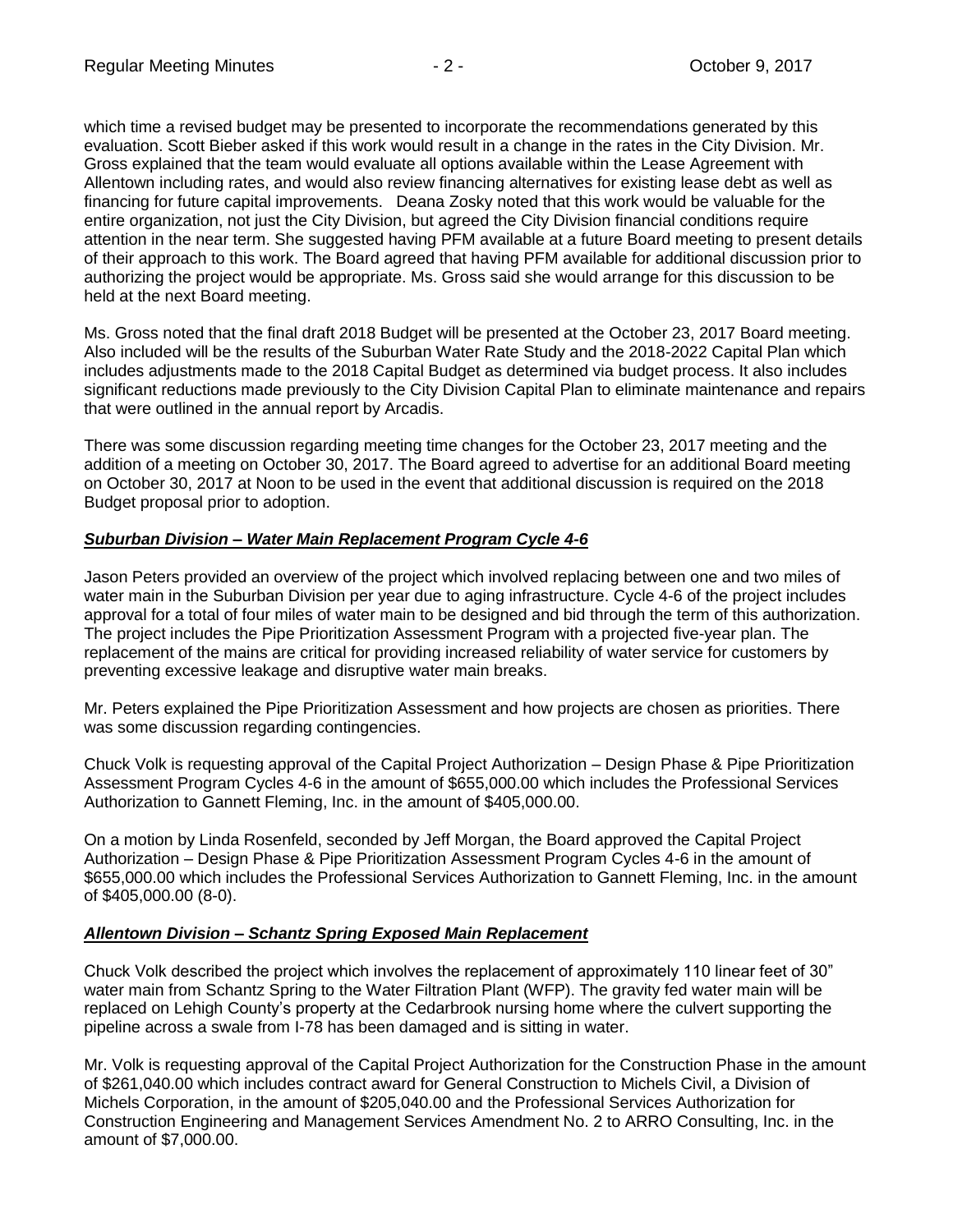On a motion by Norma Cusick, seconded by Ted Lyons, the Board approved the Capital Project Authorization for the Construction Phase in the amount of \$261,040.00 which includes contract award for General Construction to Michels Civil, a Division of Michels Corporation, in the amount of \$205,040.00 and the Professional Services Authorization for Construction Engineering and Management Services Amendment No. 2 to ARRO Consulting, Inc. in the amount of \$7,000.00 (8-0).

## *Wastewater Rules and Regulations*

Liesel Gross explained the excerpt from the Authority's Wastewater Rules and Regulations. The addition of Section 7 adds information regarding the waste hauler program that was not previously included in the Authority's Rules and Regulations. She explained that additional work is being completed to develop guidelines for how the program is administered, and those guidelines would be developed and implemented administratively but in accordance with prior discussions with the Board regarding permitting protocols for waste haulers and generators. Deana Zosky noted that she would like to educate herself on the program and would like to tour the Industrial Wastewater Pretreatment Plant to learn more and also to review the financial implications of the hauler program on the facility's financial position. Ms. Gross stated she would coordinate a date and time with Ms. Zosky and invite other Board members to attend if they wish.

On a motion by Linda Rosenfeld, seconded by Ted Lyons, the Board adopted Section 7 of the Rules & Regulations for Sewerage Service (8-0).

## **MONTHLY PROJECT UPDATES/INFORMATION ITEMS**

Liesel Gross noted that the remainder of the October meetings will focus primarily on the Budget and Rates. Also, at a meeting in November, Andrew Moore, who is the manager of the Authority's industrial pretreatment program at the Kline's Island Wastewater Treatment Plant, will give a short presentation on his work in administering the program.

Richard Bohner commented on the Green Acres Mobile Home Park master metering project. He is concerned about difficulty with bill collection. Ms. Gross stated that metering a mobile home park with individual meters is very difficult and challenging especially with bill collection which is why master metering is standard with the Authority for mobile home parks.

## **STAFF COMMENTS**

None.

## **SOLICITOR'S COMMENTS**

None.

## **PUBLIC COMMENTS / OTHER COMMENTS**

Scott Bieber commented on a recent newspaper article regarding a substantial project in Upper Macungie Township that mentioned the Authority giving approval of the sewage planning module. Mr. Bieber suggested that the Board be made aware of any approvals of planning modules for projects of a certain size. Liesel Gross suggested making the approvals part of the monthly project reporting process. Chairman Nagle suggested further discussion regarding this matter.

Scott Bieber commented that he had heard that the Walmart project in North Whitehall is going to be resuming.

## **EXECUTIVE SESSION**

None.